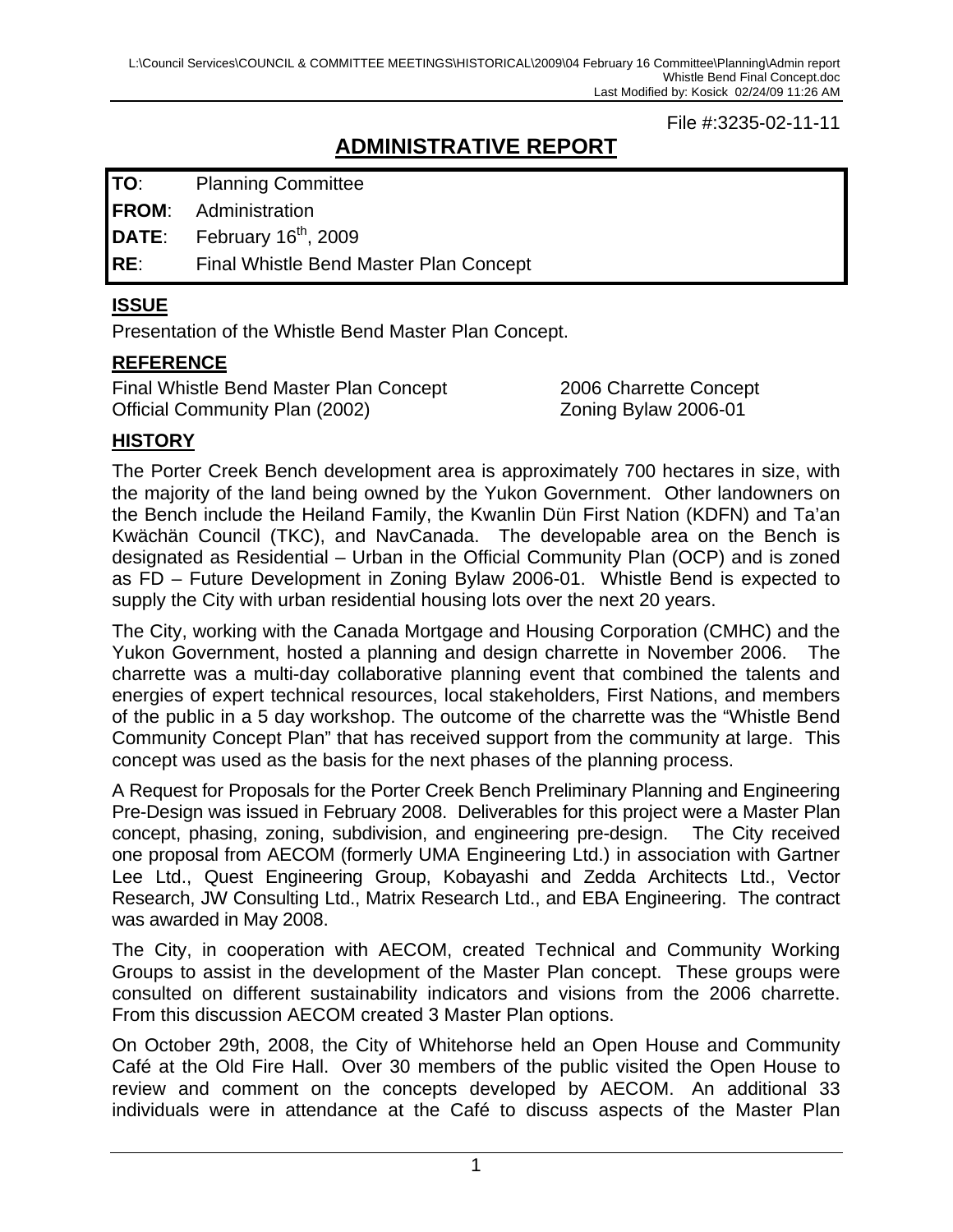options. The participants were able to give their input on different topics throughout the evening including land use, design and layout, infrastructure, parks and greenspace.

From the comments received at these events, as well as comments from Council, the technical and community working groups, the TKC, the KDFN and the Heiland Family, AECOM combined the three Master Plan concepts into a draft amalgamated concept. This concept was presented to the public at an Open House on January  $20<sup>th</sup>$ , 2009. Administration has integrated public comments and has made several recommendations to AECOM following direction from Council. The final Master Plan concept has now been completed.

## **ANALYSIS**

#### **Master Plan Concept**

#### 2006 Charrette Concept Vision

A set of guiding principles was developed to ensure that the vision set out for Whistle Bend was achieved through the rest of the planning process. The Master Plan concept developed by AECOM very closely resembles the 2006 charrette concept, and great care has been taken to ensure that the guiding principles have been met.

## 1) **Guiding Principle: Neighbourhood**

The Master Plan concept is designed around a strong central town square that serves as a gathering space and heart to the community. This core allows residents to live work, learn, and play in Whistle Bend, including higher density housing, mixed use development, active recreation areas, an elementary school, and community use space.

The Housing Mixes proposed for Whistle Bend promote the mix of housing types and densities proposed at the charrette, where people of all backgrounds can live amongst one another. The proposed densities also allow for retention of green space that can be used for pedestrian corridors and recreation.

#### 2) **Guiding Principle: Land Use**

Wide green corridors have been integrated into the built areas to increase connectivity as well as provide a "green" setting and passive recreation opportunities. The Corridors are designed to act as circulatory routes, as well as to other trail networks on the Bench and throughout the City.

Schools have been centrally located to minimize car use and promote alternate forms of transportation such as walking, cycling and transit.

# 3) **Guiding Principle: Alternative Transportation**

The Master Plan concept has been designed so that all proposed development could be within a 5 minute walk to a transit stop and the proposed densities will allow for frequent, viable transit service. Trail corridors have been designed which circle the entire neighbourhood, and connect through the "green fingers". Additionally, smaller pedestrian corridors have been incorporated as part of the fused grid design.

#### Green Space Plan

While the proposed Master Plan concept differs in appearance from the green space map approved by plebiscite in 2007, the intent of that map remains. Due to the shape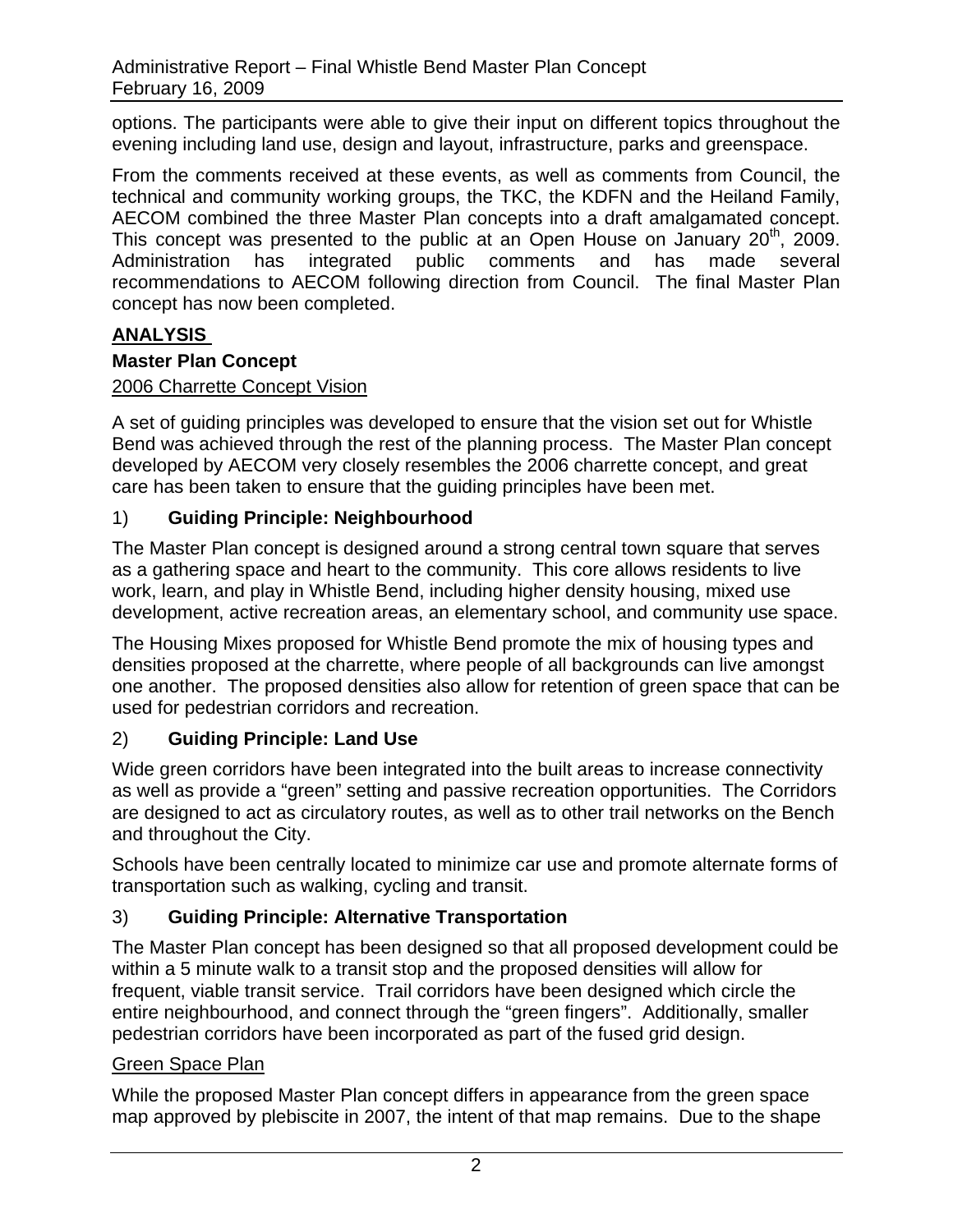of the development area, the surrounding green space has changed slightly in shape and size, but still meets the goals of the 2006 charrette. Major features, including the "green fingers", trail preservation in the outlying green space, the perimeter trail, on-site storm water management, and the Eagle Bay Park area have been included in the Master Plan concept.

#### Land Use

# 1) **Overall Design Concept and Road Layout**

This final concept is based on a traditional grid pattern that can be adapted to take advantage of CMHC's "fused grid" design. This design breaks up long road ways, replacing them with pedestrian corridors, slowing traffic on local roads and promoting walking and cycling. The overall design is centred on a town square that is envisioned as both an urban space and recreation area.

An arterial loop road serves as the main access for the area. This arterial loop provides a convenient transit route as well as access to the commercial and mixed use areas, elementary and high schools, and the community use areas. High density development is located adjacent to the arterial loop, promoting better bus ridership and providing a buffer for lower density development.

"Green fingers" run through the development creating trail linkages to different areas of the neighbourhood. The "green fingers" connect the perimeter loop trail to the town square and provide on-site storm water management.

The Master Plan concept shows development along the MountainView Golf Course. At this time, the exact location, access, and design, for this area are unknown. As such, this area has been shown as a "potential future housing development" that will be subject to discussions between the City, the Yukon Government, and the Golf Course.

#### 2) **Housing Mix**

Two housing mix categories are proposed. Housing Mix A would be primarily single family lots ranging in size from approximately 300 m<sup>2</sup> to 700 m<sup>2</sup> (lot widths ranging from 10 to 20 m), resulting in a density of 10 to 22 units/ha. To provide the mix of housing types that was envisioned in the 2006 charrette, Housing Mix A would also include duplex, triplex, fourplex, and townhouse development at a density of 30 to 50 units/ha.

Housing Mix B would be predominantly a mix of multiple family housing including duplexes, triplexes, fourplexes, townhouses, and apartments (up to four storeys). The maximum density for apartments would be 100 units/ha. Housing Mix B would also include a limited amount of smaller single family lots.

The wide range of housing types proposed in Housing Mixes A and B provide a range of price points and dwelling types that are both affordable and marketable for homeowners and developers. This proposed mix of lots will provide for a modest number of larger single family lots while attaining the sustainability and density goals set out for Whistle Bend. Additionally, the overlap in housing types between Mix A and B provide for transition zones between higher and lower density areas. Some higher density land uses have been located near the "jet power" sewer line to take advantage of possible waste heat collection that is currently being investigated by EBA Engineering.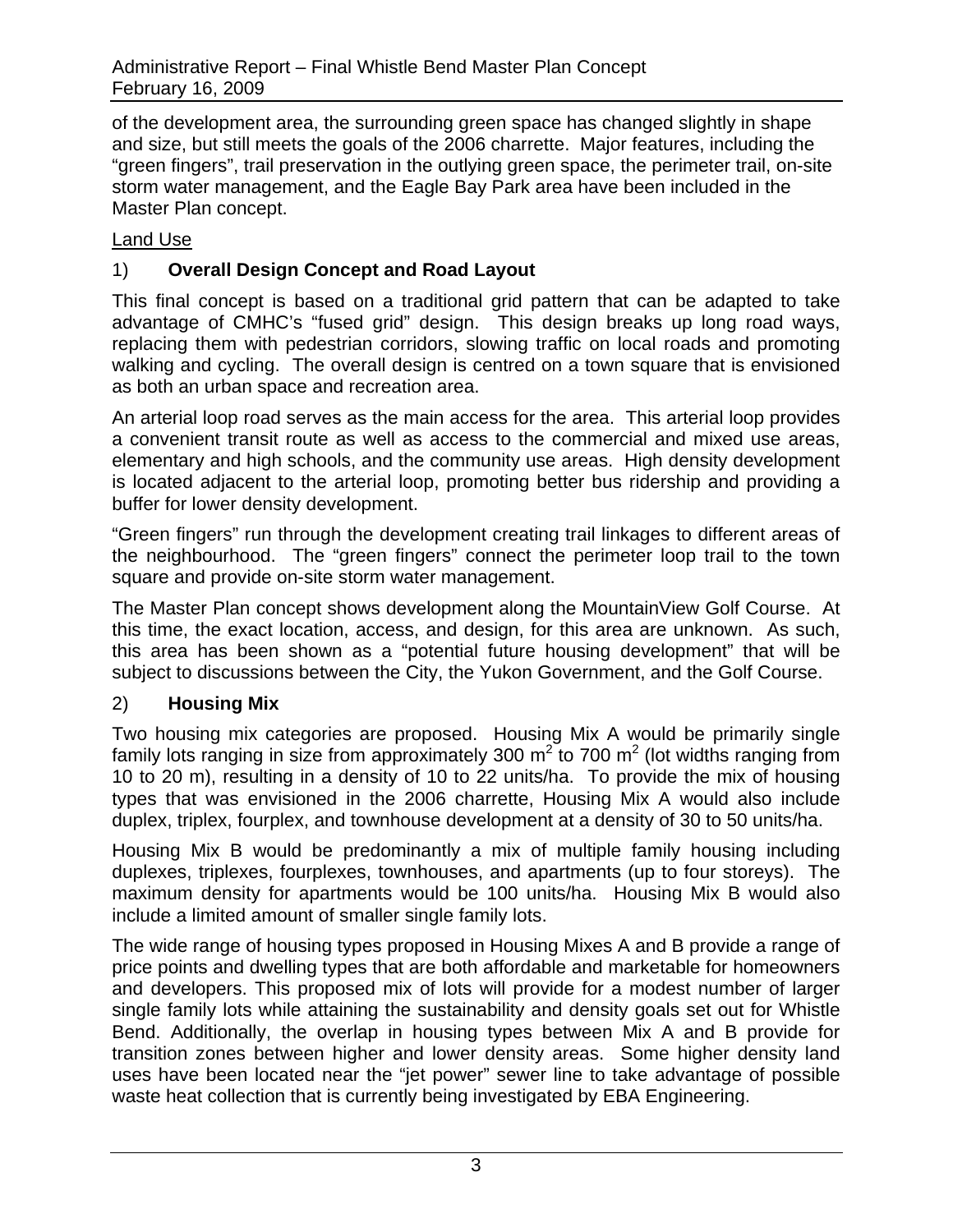Overall, the housing shown on the concept has been designed to have maximum flexibility for housing types. Depending on the subdivision design, the number of units and population accommodated can be increased or decreased. In addition, lot depths have been designed to accommodate each of the aforementioned housing types so that future market demand can be met in the subsequent phases of the Whistle Bend development.

#### 3) **Commercial Uses**

A conventional vehicle-oriented commercial area is located closer to Range Road to service both the Porter Creek Neighbourhood and Whistle Bend. This area would likely support a stand-alone grocery store and a business park. The business park is would be a mix of office, technology, and low impact manufacturing development. The town square would be lined with mixed-use commercial land for local businesses such as coffee shops, offices, and retail, with residential units above.

#### 4) **Community Uses, Trails, and Institutional Uses**

The community use areas shown on the concept may take a variety of forms depending on the needs of the Whistle Bend neighbourhood. These areas could be used for the development of community centres, daycares, community gardens, parks and playgrounds, or libraries, for example. The intent of the community uses is to provide the "neighbourhood nodes" that were shown on the charrette concept.

The trail system shown on the concept plan retains existing trails where possible and provides green connections throughout the neighbourhood. The proposed 10.3 kilometre paved trail system will loop around the neighbourhood (6.5 km), as well as through the "green fingers" (3.8 km), providing for transportation routes to the town square and connections to other trail systems in the City. Included in this trail system will be "out and away trails" for ATV and snowmobile traffic.

An elementary school and community use area are also located within the community core to serve as an anchor to the heart of the community. A secondary neighbourhood hub is located further to the north to serve the outlying residential lots. This hub includes another community use area adjacent to the elementary school, as well as a mixed use commercial area on the TKC land. These land uses will be re-examined prior to development of this phase.

#### 5) **Land Use Calculations**

The break down for land use in the final concept is as follows:

| Land Use                | Area (ha) | Density (units/ha) | Units      | Population   |
|-------------------------|-----------|--------------------|------------|--------------|
| Housing Mix A           | 67.51     | 18                 | 1215       | 3160         |
| Housing Mix B           | 40.41     | 40                 | 1620       | 4200         |
| Mixed Use               | 4.84      | 35                 | 170        | 440          |
| Commercial              | 5.57      |                    |            |              |
| <b>Schools</b>          | 8.47      |                    |            |              |
| <b>Community Use</b>    | 5.57      |                    |            |              |
| Roads                   | 49.53     |                    |            |              |
| <b>Parks and Trails</b> | 70.33     |                    |            |              |
| Total                   | 253.73 ha | 12 u/ha            | 3000 units | 7800 persons |